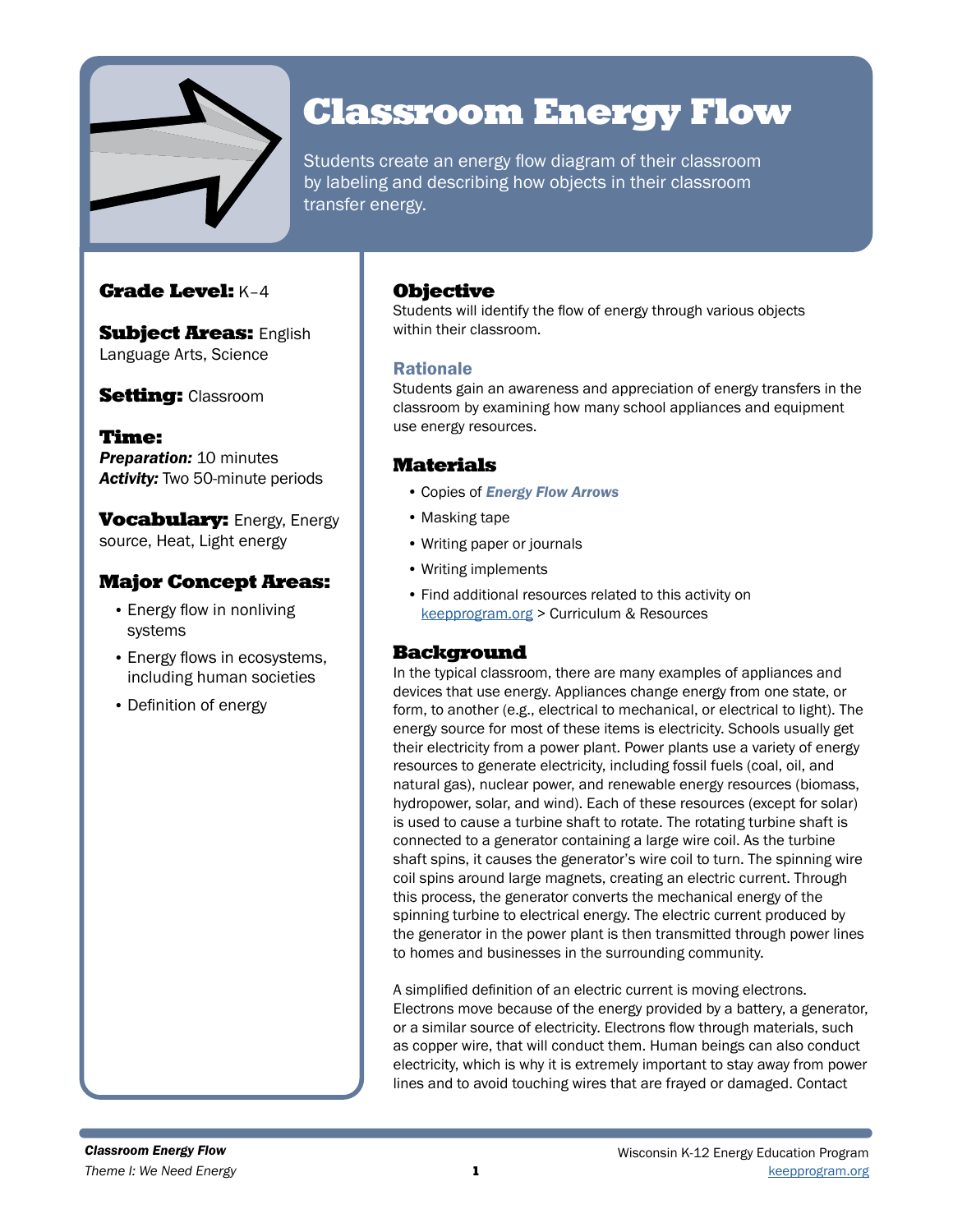your local utility representative to learn other safety precautions.

When electricity reaches the school (or home or business) through the power lines, wires in the building carry the current through the school. Electrical sockets are ways to connect appliances to the electrical current supplied by the power plant.

Appliances are conversion devices that change energy from one state to another. For example, a light bulb changes electrical energy to light energy. Other appliances have motors that convert electricity to mechanical energy, such as in a blender or a fan in a SMART Board® projector. Other signs of energy observed in appliances include sound, light, movement, and heat.

Another major energy user in schools is the heating, ventilation, and cooling system (HVAC). The majority of schools in Wisconsin use furnaces or boilers that burn natural gas, fuel oil, or propane (also called liquid petroleum gas, or LPG). Biomass is used to heat some schools in northern Wisconsin and electric baseboard heat is used in some smaller schools.

Schools use large amounts of energy to light classrooms, run appliances, and maintain comfortable room temperatures. Next to personnel costs, energy expenses are usually a school's largest budget item. If schools spend less on energy, those funds will be available for other items students need.

Teachers and students can help reduce energy costs by turning off lights and appliances when they are not in use and encouraging the school to purchase energy-efficient items. Schools could save close to 30 percent of their energy expenditures through operational changes (such as energy-efficient lighting, insulation, and innovative HVAC systems).

The Focus on Energy Agriculture, Schools and Government Program is a comprehensive program that provides technical support and access to financing for schools interested in reducing their energy costs. For more information about this program, visit Focus on Energy at [focusonenergy.com](http://focusonenergy.com).

# Procedure

#### **Orientation**

Review as necessary the evidence of energy in students' lives (movement, light, sound, and heat). Make sure students recognize common sources of energy (electricity, batteries, human effort, etc.).

#### **Steps**

- **1.** Inform the class that they're going to make an energy map of the classroom.
- 2. Divide the class into small groups. Give each group an *Energy Flow Arrow*. Tell students they will be posting the arrows on items in the room that display evidence of energy.
- 3. Explain that the arrow has three parts. In the middle of the arrow, students will write or draw an item in the room. On the pointed end of the arrow, students should write or draw the evidence of energy the item displays. On the base of the arrow, students should write the source of energy for the item. Tell them to draw a question mark if they do not know the source.
- 4. Share the following two examples. In the first example, the SMART Board® projector emits light and gets its power from electricity. Students might also notice that the projector gives off heat and sound. Decide if you want to add that to the same arrow or use a separate arrow for each evidence of energy. In the second example, students might know that heat comes from a radiator, but they don't know what the energy source is (indicated by the question mark).

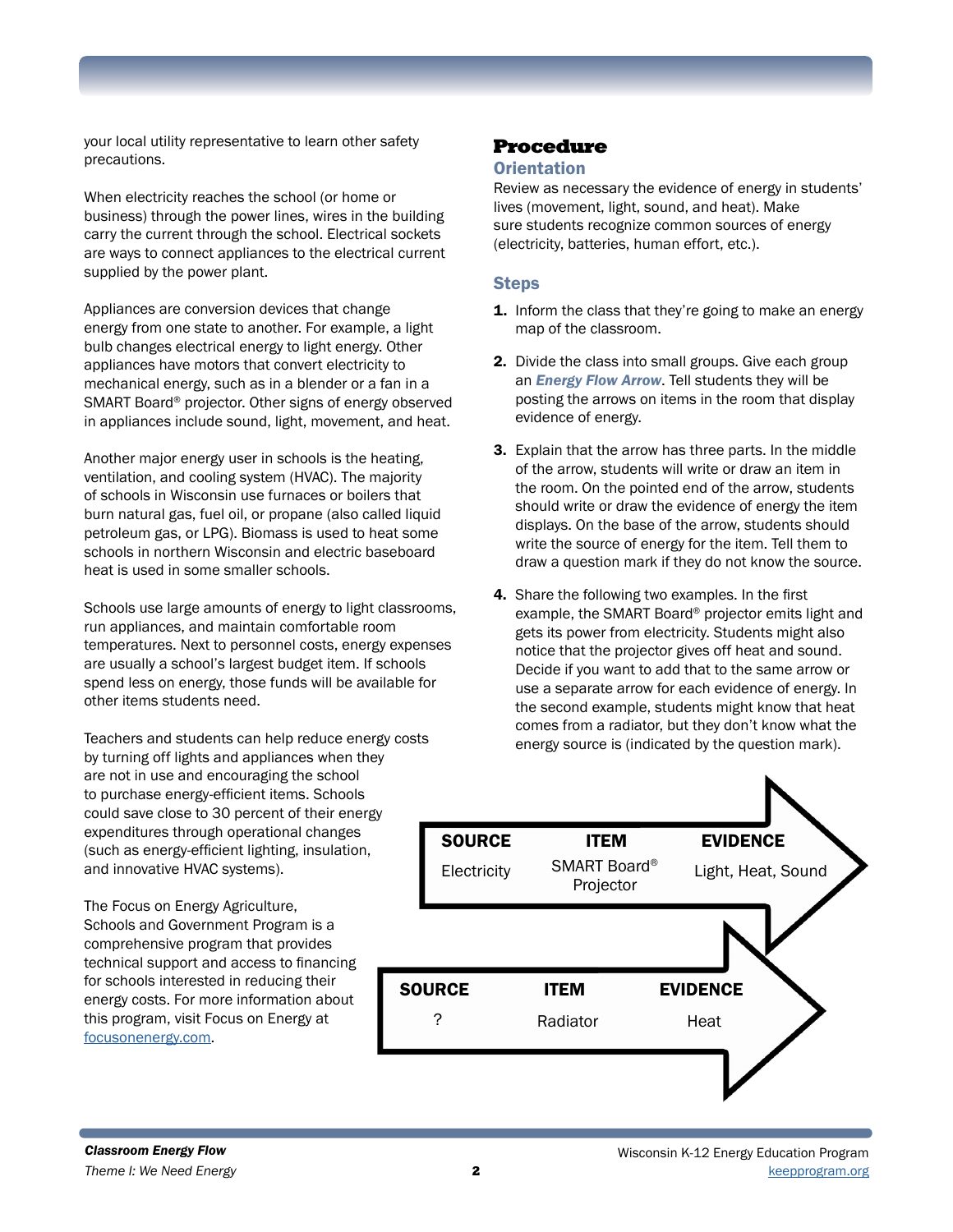# Common Classroom Energy Items

- Lights
- Appliances
- Computers
- Projector
- Radio
- Television
- Clocks
- Sinks (hot water)
- Furnace/Air conditioner vents
- Gas hookups in science laboratories
- 5. Ask each group to identify one item and make an arrow for it. If students have trouble finding items, refer them to the list of *Common Classroom Energy Items*. Hand out more arrows as needed until there are arrows over all appropriate energy items. NOTE: An alternative is to make a game out of the activity. For example, one group identifies an item and another group has to identify the energy form or the source or both.

#### **Closure**

After items in the room have been labeled, have the entire class share their labeled items and energy flows for the classroom. Work with students to fill in any blanks or clarify incorrect information. For example, if students do not know the source of heat for the radiator, whom could they contact to find out? They might want to invite the custodian or facility manager to explain or give them a tour of the heating and air conditioning system for the school.

**Energy** 

## Assessment

#### Formative

- Were students able to identify appliances and equipment that use energy?
- Did students label the arrows correctly?
- How did students try to find out energy sources or transfers if they did not know the answer?

## **Summative**

Use the *Energy Flow Arrows* to quiz students on how items in the room transfer energy by having students fill in blank sections of the arrow; this assessment can be in a game format like in the **Closure**. Have students refer to the arrows to make a map of the room in their journals and diagram the classroom energy flows (it might help to draw the map from a bird's-eye view).

## Extension

Challenge students to trace the sources of energy further back. For example, they might have identified electricity as powering many items, but do they know where the electricity comes from? This activity would be a great opportunity to invite a representative from the community utility to present about electricity generation and energy resources, such as coal and nuclear. The representative can also share important electrical safety information.

# Related KEEP Activities:

Have students participate in KEEP activities "Evidence of Energy" and "Where Does It Get Its Energy?" prior to this activity to help them recognize energy forms and sources.

#### © 2020 Wisconsin Center for Environmental Education The Wisconsin K-12 Energy Education Program is supported through funding from Wisconsin K-12 Energy Education Program (KEEP) **College of Natural Resources University of Wisconsin-Stevens Point** Alliant **O WPPI** energy **Xcel** Enerav<sup>®</sup>





RESPONSIBLE BY NATURE